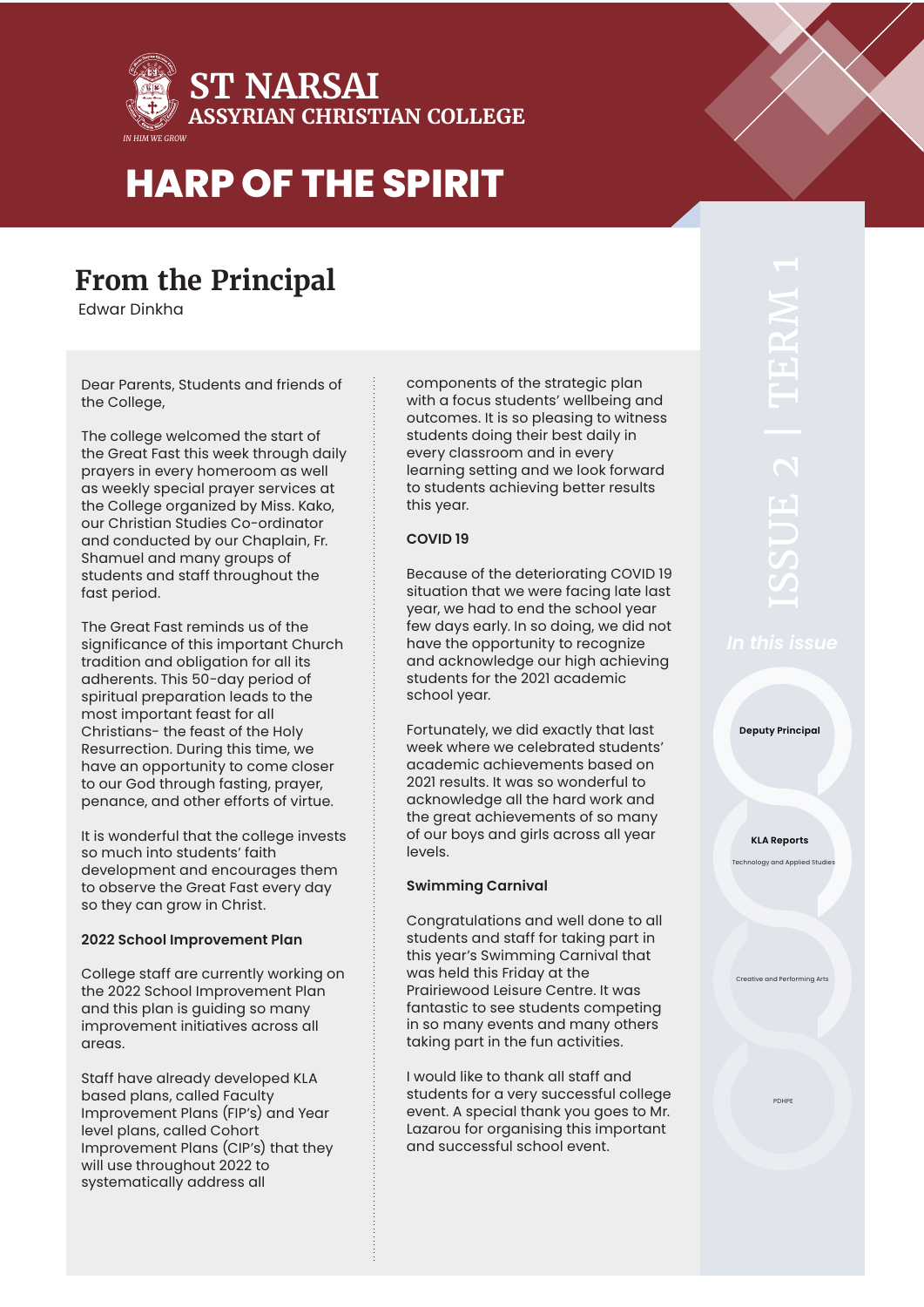### **Year 7 2023 and 2024**

The College has commenced enrolment interviews for Year 7 2023 for applications submitted last year and we are now accepting new enrolment applications for Year 7 2023 and 2024. Many parents will soon receive a special letter announcing the commencement of this year's enrolment process. Prospective parents are encouraged to access enrollment application forms via the college's new website.

Year 6 parents are asked to contact our College Office for any enrolment related queries and to set interview times.



.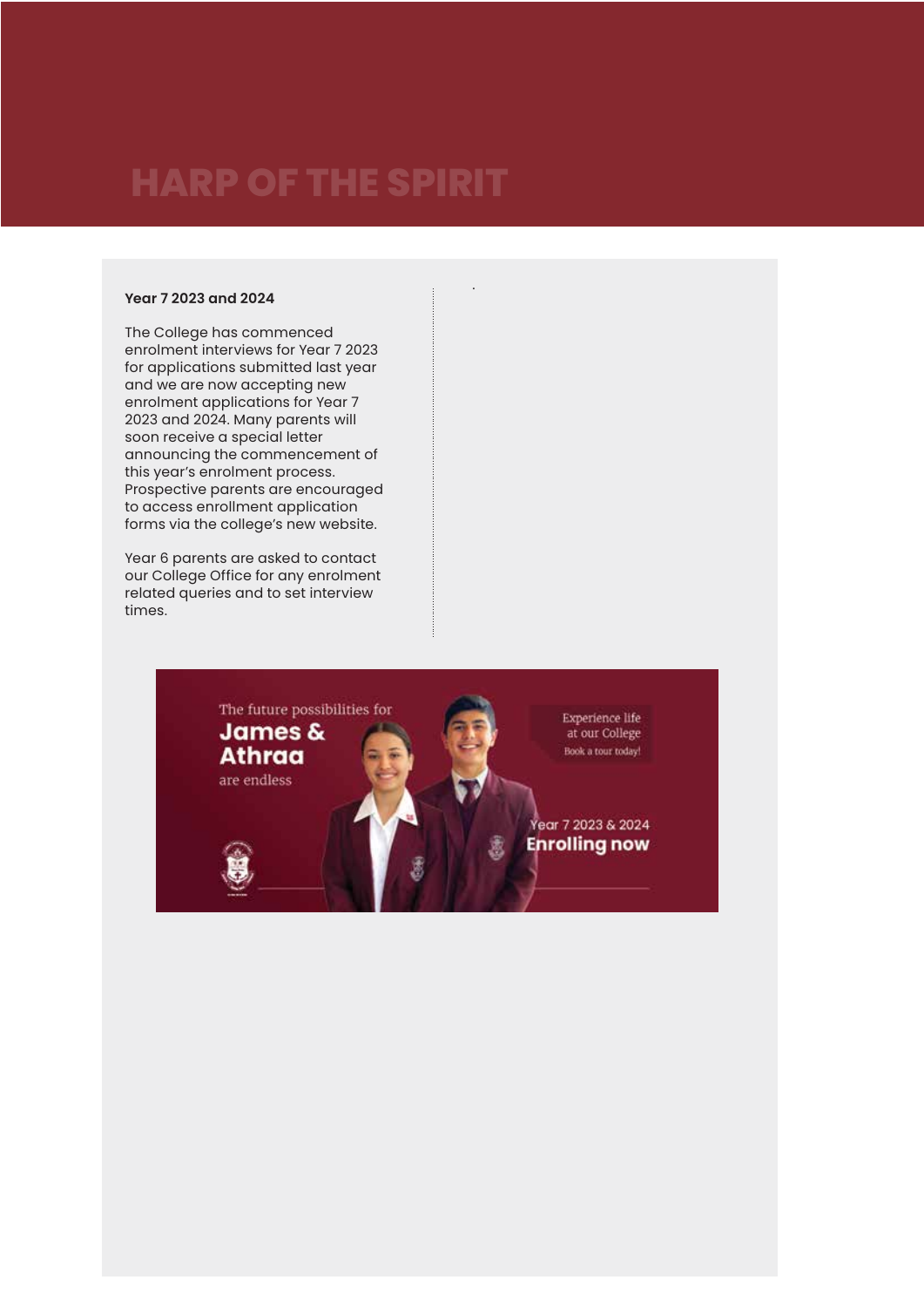### **From the Deputy Principal (Curriculum)**

Mary Khina

#### Dear Parents and Friends

As we reach the halfway mark of the term, all students are busy preparing for assessment tasks. Please consult with your child about any upcoming tasks and discuss the feedback received on tasks that have been completed and marked. Questions you may want to ask your child include:

Are they working going to achieve the result they want for tasks that they are working on?

Did they achieve what they had expected for tasks already completed? Were they prepared enough and how can they do better next time?

Will your child be in the T60 this year (Top 60% of the cohort)? Or is your child a High Potential Learner?

It is encouraging to see many students utilising the library facilities and the availability of their teachers for assessment preparation. Ask your child if they are using the library to study and prepare for lessons or assessments?

### **Assessment Handbooks and Assessment Tasks**

 All students have now received their online Assessment Handbooks. These are available for all students on the individual cohort Teams pages. These handbooks contain information on each subject and how students will be assessed. With this information, students can prepare themselves to achieve their full potential.

In addition to the assessment handbook, students will receive an assessment notification from their teacher for each task at least two weeks before the final due date of the task

Parents are encouraged to go through the assessment handbook with their child. Students are encouraged to write the dates of checkpoints and due dates in their college diary. Students are also encouraged to backward map their tasks.

For example, if a research task is due in Week 9, students should write the due date in their diary. They should also start breaking up the task and start planning leading up to the due date. An example of the planning process may include:

Monday: brainstorm the topic making notes based on prior knowledge

Tuesday: search for material online and in the library

Wednesday: read, highlight and make notes on the research

Thursday: work on planning the structure of the report

Friday: write draft one based on the checkpoint requirements

Monday: edit, further research if required, redraft

Wednesday: write draft two based on the feedback on your checkpoint from your teacher

Thursday: ask someone to read over the final draft.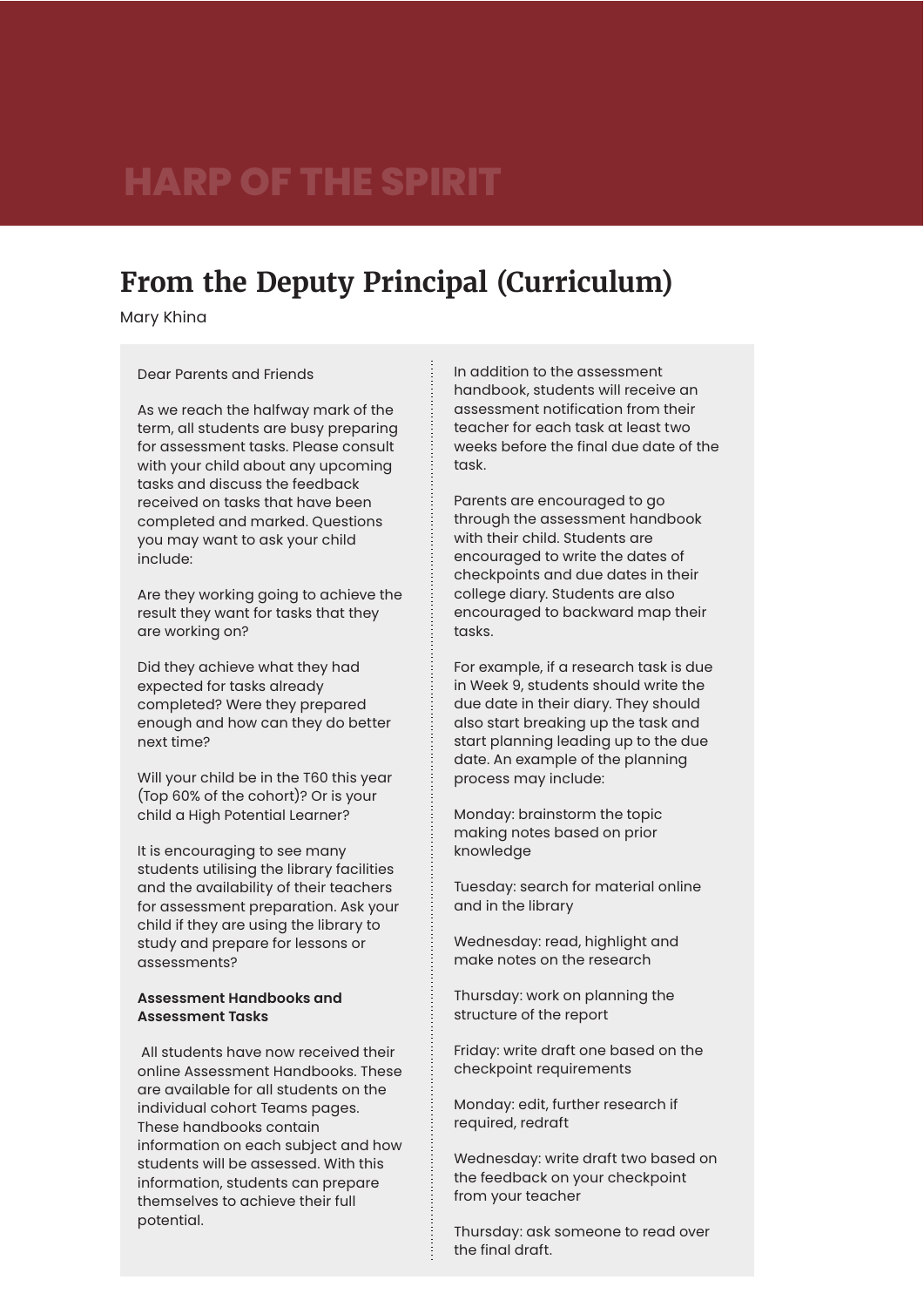Friday: finalise ready to submit before the due date

Starting work on tasks on-time will ensure that students have ample time to complete the set tasks and provide plenty of opportunities for teacher feedback to be provided before the due date.

#### **Home learning**

In addition to assessment tasks, College staff endeavour to assign students with relevant subject work that needs to be completed at home. There will be times when students do not receive homework for all their subjects in the day. Students are encouraged to read widely, revise the work that they have completed during the day and work on assessment tasks. We encourage students to form the habit of home learning time at home to be done five times a week, of the approximate length as indicated on each grade below:

| <b>Home Learning Times</b> | Minimum Suggested Time Period Per Day |
|----------------------------|---------------------------------------|
| Year 7 & 8                 | One to One and half hours             |
| Year 9 & 1                 | One and half to two hours             |
| Year 11 & 12               | Three hours or more                   |

Parents, please check your child's diary and sign it on weekly basis. Parents are also encouraged to discuss the details of the entries in their child's diary and contact the office if you need clarification from the year coordinator about the entries.

Due diligence and sustained effort are of paramount importance for each class task and assessment task to ensure that students meet their full potential. I encourage parents to engage your children in regular conversation about the importance of application to the classwork, homework and assessment tasks.

#### **Year 12 Half Yearly Reports**

Year 12 Half Yearly reports will be distributed to parents and students prior to the Year 11 and 12 Parent/Teacher interviews that are scheduled to take place on Wednesday 6th and Thursday 7th April. Parents will be able to discuss their child's report at the interviews. Details of the interviews will be emailed to all parents mid - March.

Students are encouraged to have a study planner and be prepared for all their tasks. Studying early is key to ensure that they meet their full potential.

Parents also have a vital role in their child's HSC journey. As it can be a difficult year for any family supporting their child through their HSC year. Please see the link below for some useful tips for parents:

https://www.impact.acu.edu.au/stud y/surviving-the-hsc-a-study-guide-f or-parents

#### **Year 11**

Year 11 students will receive their Interim report at the end of Term 1. Parents and Students will also be invited to the Parent/Teacher interviews on Wednesday 6th and Thursday 7th April.

By the of term 1, students will only have 2 terms before they complete the Preliminary course and commence the HSC course in term 4. Please note that students who demonstrate lack of effort in their studies, non-serious attempt of assessments in subjects and poor work ethics will be at risk of not completing the requirements for the Preliminary course. Such students will be asked to repeat the Year 11 course and will not be allowed to proceed into Year 12 courses at the college.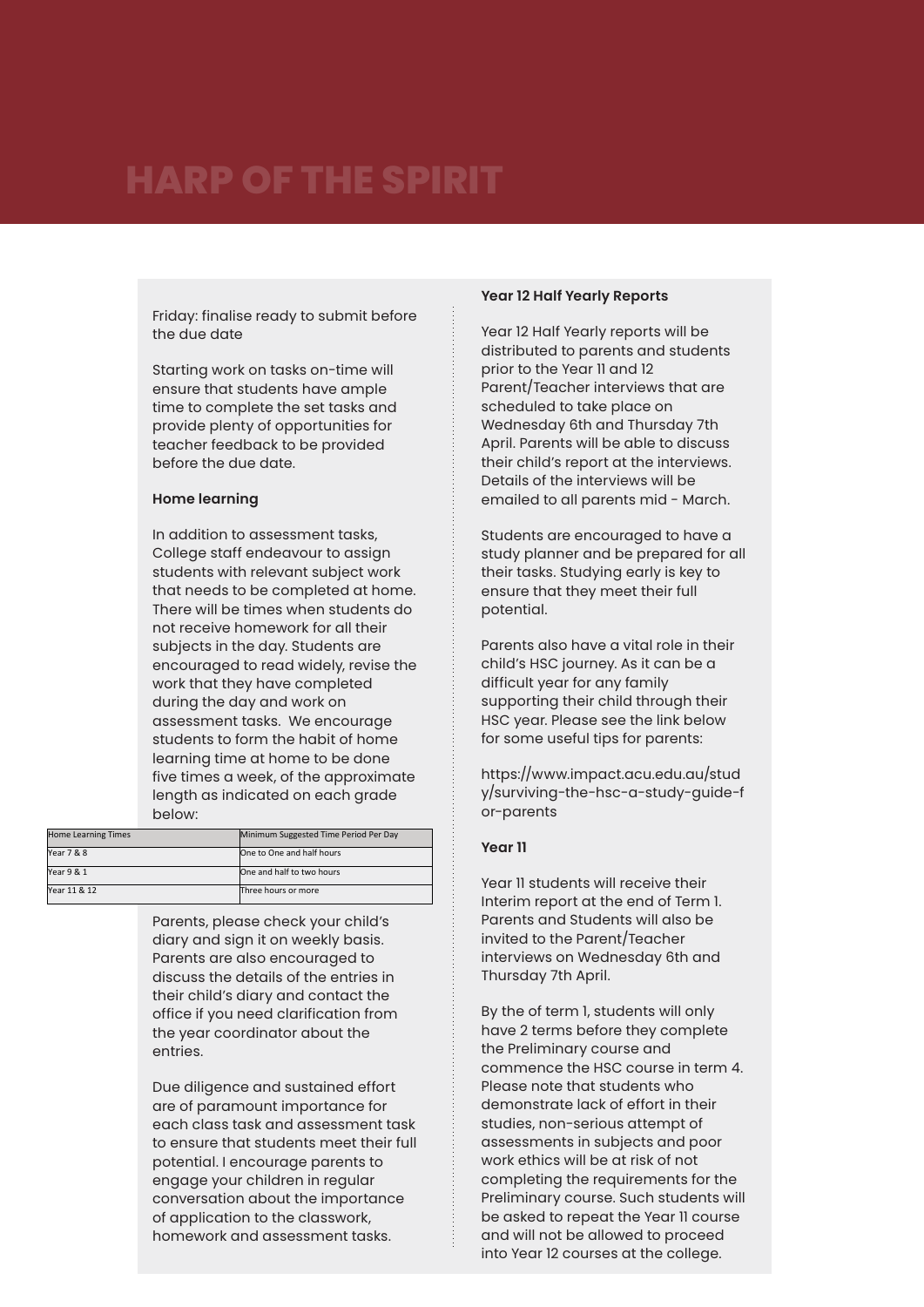### **Year 10 Subject Selection**

Year 10 will be going through the subject selection process at the beginning of Term 3 this year. It is important that students start thinking of the subjects that they would like to select and ensure that they are putting in effort in Year 10 to meet the requirements for entry into Year 11. The college will accept student choices of subjects if they have demonstrated expected standards at Year 10. Other students will not be admitted into Stage 6 subjects where evidence shows that they underperformed in particular Year 10 subjects.

### **Year 7 Best Start Tests (NSW online Literacy & Numeracy Tests)**

All Year 7 students completed the Best Start tests in reading and numeracy last week. Teachers have received the results and are analysing the data to work with individual students on areas for improvement and extension activities in reading and numeracy. We commend all year 7 students on the way they conducted themselves during the tests.

### **COVID Intensive Tutorials**

Children learn in different ways and at different rates. For most students, learning to read and write our complex English language and communicate mathematical information takes much time, practice, and explicit teaching.

It is crucial that students acquire relevant literacy and numeracy skills to help them access the curriculum and achieve their potential.

In every class, there are students with differing literacy and numeracy skill levels, and at times throughout the school year several students will need additional support in order to achieve the literacy and numeracy outcomes for their grade level.

In 2022, St Narsai College is taking part in the NSW government's COVID Intensive Learning Support Program, providing small group tuition in the areas of literacy and numeracy.

Based on assessment evidence collected by classroom teachers in 2021, tutorial classes of no more than five students have been established, along with a teaching program that aims to provide students with the necessary tools and knowledge to improve their overall English literacy and/or numeracy skills.

These tutorial classes occur at least three times a week, where students are withdrawn from regular class to work with a trained tutor to better their skills in the areas of reading comprehension, language conventions, writing and/ or numeracy.

Parents of students participating in the tutorials would've received a letter informing them of the details of the program earlier in the term. If you would like to confirm your child's participation in the program or if you have any questions regarding the support your child is receiving or how your child is progressing in their classes, please feel free to contact me or your child's Year Co-ordinator.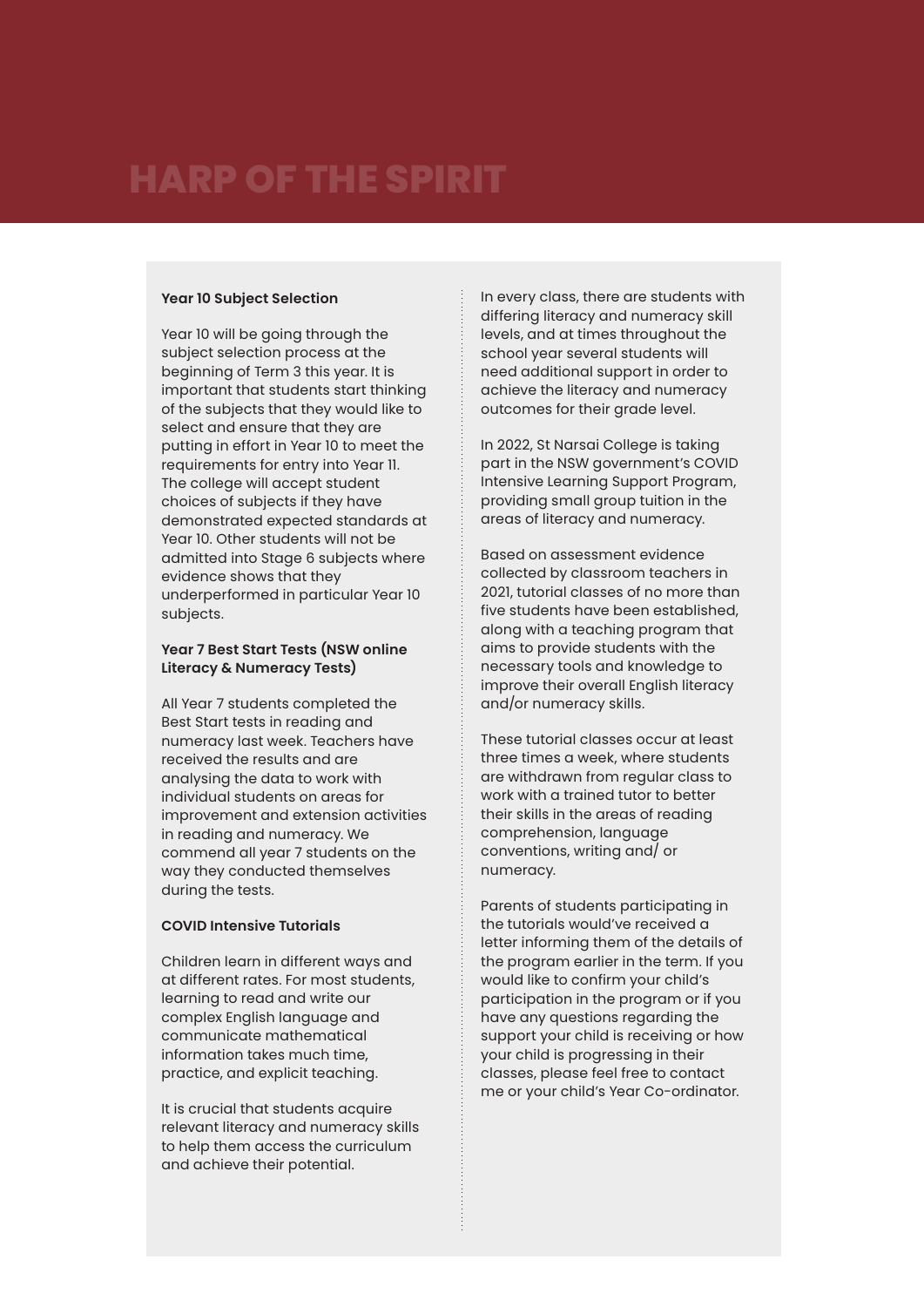#### **NAPLAN tests**

NAPLAN tests for years 7 and 9 students are coming up in May next term. In my last newsletter article, I recommended that students practise past NAPLAN papers either online or by using the NAPLAN books that are available to purchase from bookstores or newsagencies.

An additional and important way to improve literacy skills and for preparing for the tests is through reading widely. Students can borrow books from the school or local libraries. All students have access to our digital library collection available at https://stnarsai.eplatform.co. On this platform, students can access fiction and non-fiction books with over 3200 titles available in audio and eBook format. Students can also browse the books that are available for them to borrow, reserve and renew books as they need to. All students have been given their username and password to be able to access the collection. If you would like further details or your child has forgotten their access details, please email Mrs. Boulos at library@stnarsai.nsw.edu.au.

Thank you.

The College Library is open every morning from 7.50am and

Teachers are available in the library to assist students with homework and assessment tasks.

Homework Club is open for all students every Tuesday and Wednesday afternoon until 4pm

#### **COVID-19 updates:**

In line with NSW Health guidelines face masks are no longer mandatory to be worn at school. However they must be worn on public transport (both Public T-Way buses and the Private College buses)

All students have now received their third round of RAHT kits to be used as needed. If your child has not received 12 RAHT kits this year, please contact the College office.

Students who are unwell and with flu-like symptoms are advised to not attend school. Please contact the College if your child will be absent for more than a day for work to be organised for them on Teams.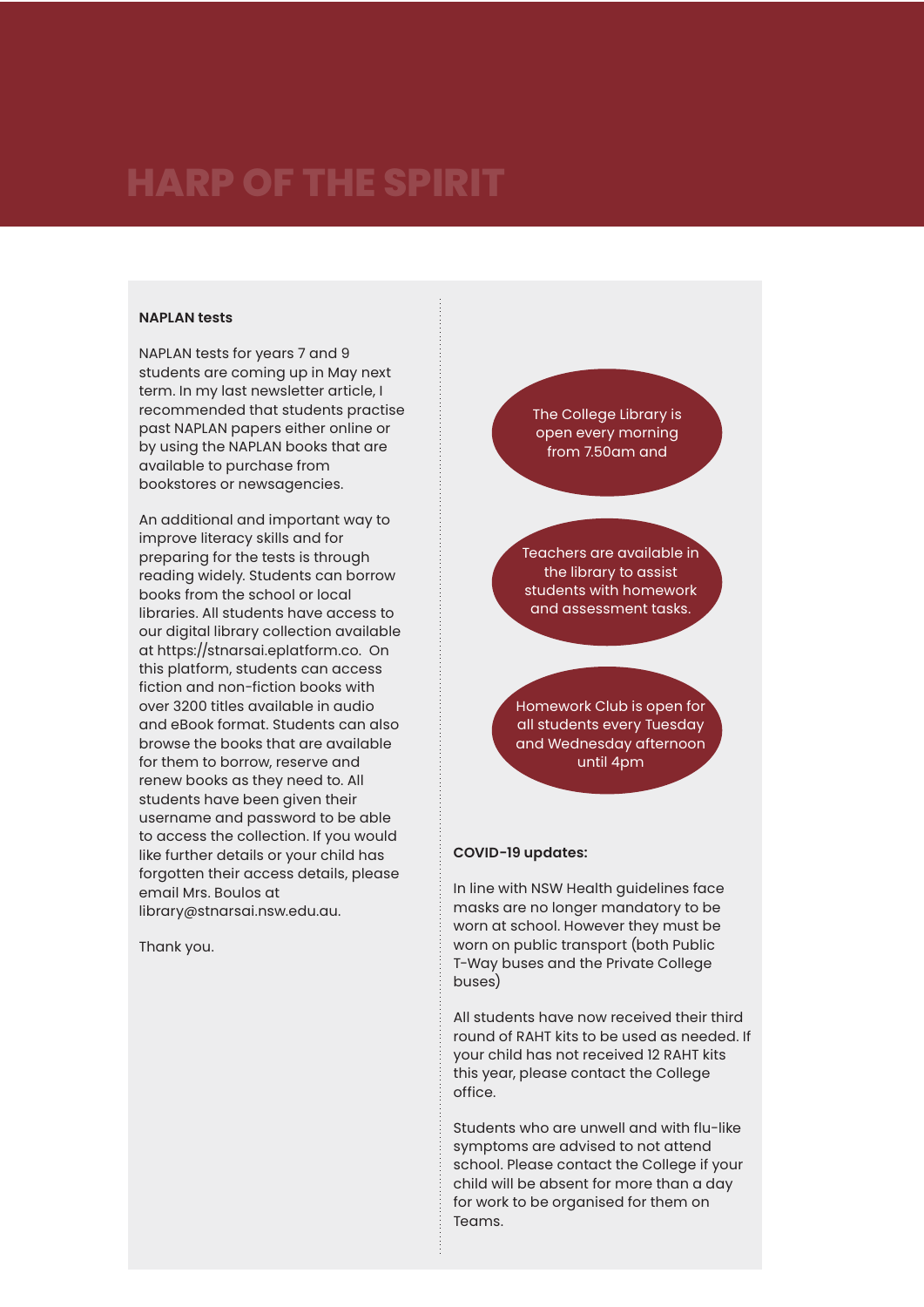### **From the Deputy Principal (Welfare and Wellbeing)**

Mary Ismail

Every student at St Narsai College has a Welfare and Wellbeing support team – our Pastoral Care Team is always available for students and their parent to access. Do you know you child's Welfare and Wellbeing support team at St Narsai College?



### **Cyber safety, Bullying, Dangers of vaping and safe driving**

In week 3 of this Term, it was great to have welcomed our friend and Police Youth Liaison Officer, Senior Constable Glenn Clarke from Fairfield Police to present safety talks to all students in Years 7 to 12. SC Glenn presented on CyberSafety, Bullying, Dangers of Vaping and to our Seniors Driver he presented a session on Driver Safety as well. For great parent advice and support regarding cybersafety please visit https://www.esafety.gov.au/parents.

### **Social Media**

Do you know what your children are watching on their devices?

Social media platforms, such as TikTok, Snapchat and a new one called Discord have chats, links, videos and new trends which may look innocent, however expose children to inappropriate material or may encourage children to engage in dangerous behaviour. If you are concerned around anything your children may have seen please contact your child's Year Coordinator, our Pastoral Care Coordinator Mr Lazarou, or any Deputy Principal.

Other services available to assist you along with current counselling and pastoral care option include:

• Lifeline: 13 11 14

• Mental Health Access Line: 1800 011 511

- Parent Line: 1300 1300 52
- Kids Helpline: 1800 55 1800
- eHeadspace: 1800 650 890

### **Put down the phone, pick up a book**

Tired of all this rain and being stuck inside – escape to where you would rather be by reading a book that interests you and encourage your child to do so as well.

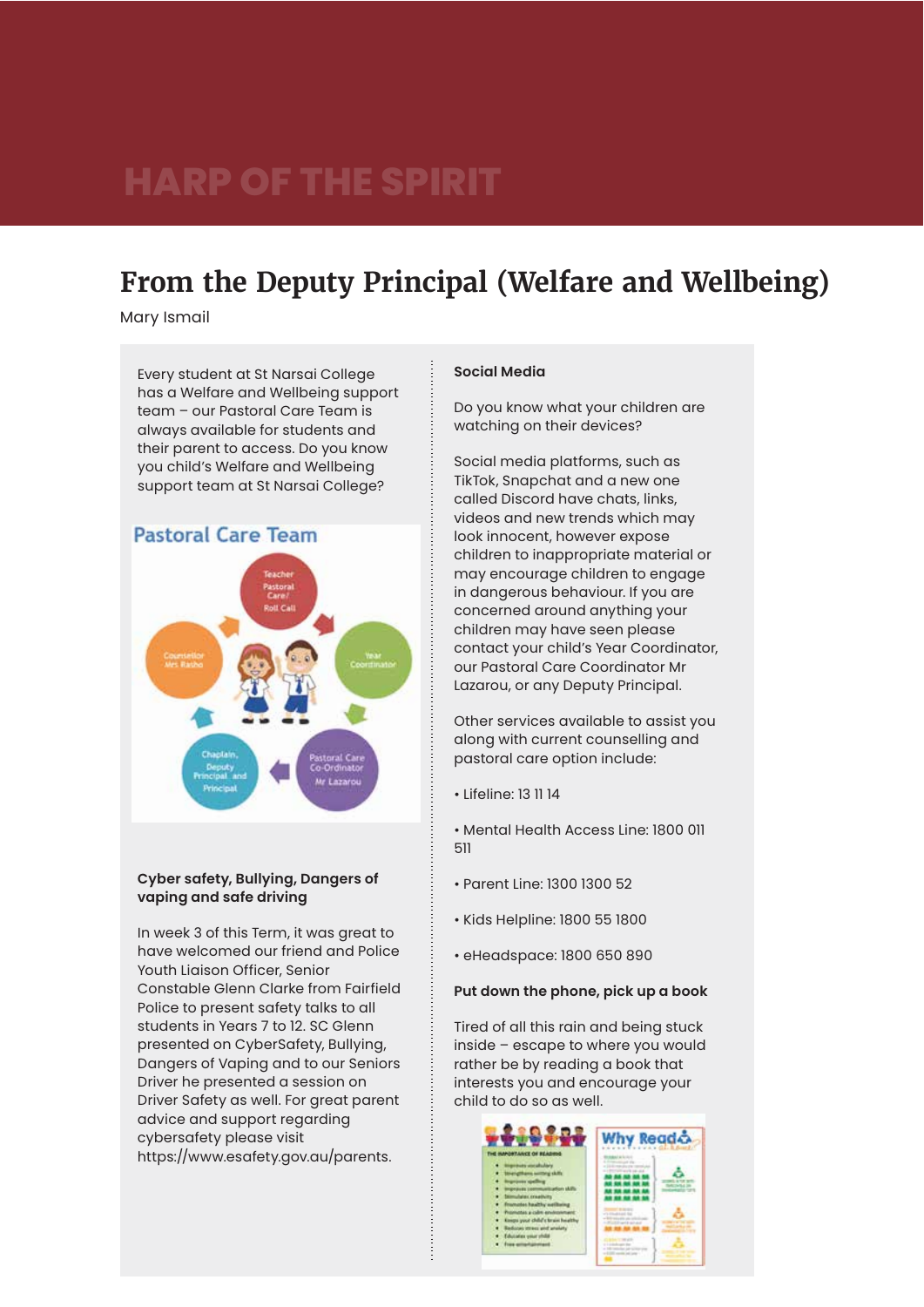### **10 Keys for Happier Living**

Everyone's path to happiness is different. The latest research has identified 10 Keys to Happier Living that consistently tend to make life happier and more fulfilling. Together they spell GREAT DREAM.

You can explore them all at the following link: https://actionforhappiness.org/10-keys



### **COVID19 UPDATE**

From Monday 28 February, masks were no longer be mandatory for staff and students in high schools. However, they remain mandatory on all public transport.

Remember, students cannot attend school if they are showing any symptoms of COVID-19

If symptoms occur at any time, your child should not attend school and should undertake a rapid antigen test.

From Monday 28 February, schools aligned with community settings of 'symptomatic testing' and the College has a process in place to provide every student with 8 RAT kits by end of week 6.

Students can use their allocation of RATs at their discretion such as if they are experiencing COVID-19 symptoms. • If your child has even mild COVID-19 symptoms, get them tested with a RAT or PCR (nose and throat swab) test.

• They must isolate until they receive a negative test result, in line with health protocols.

• If symptoms continue, they should stay at home and take another RAT in 24 hours or have a PCR test. If the second RAT or initial PCR test result is negative, or another diagnosis is confirmed such as hay fever, they can return to school.

It is recommended students that return to school after recovering from COVID-19 do not participate in rapid antigen test surveillance for 28 days (4 weeks after recovery) following release from self-isolation. This is due to NSW Health advice that people who have recovered from COVID-19 have a low risk of contracting it again in the following 28 days. After 28 days, staff and students may resume participation in RAT surveillance.

### **Afternoon Detentions**

We wish to inform all parents and carers additions to college afternoon detentions.

Afternoon detentions are held every Wednesday afternoon from 2.50pm to 3.50pm. If your child is unable to attend, you must contact the college and make alternative arrangements which only include changing the date of the detention. Lunch detentions will not be given as an alternative.

Please note, students who need to catch the public bus after school from the main road will attend TWO afternoon detentions.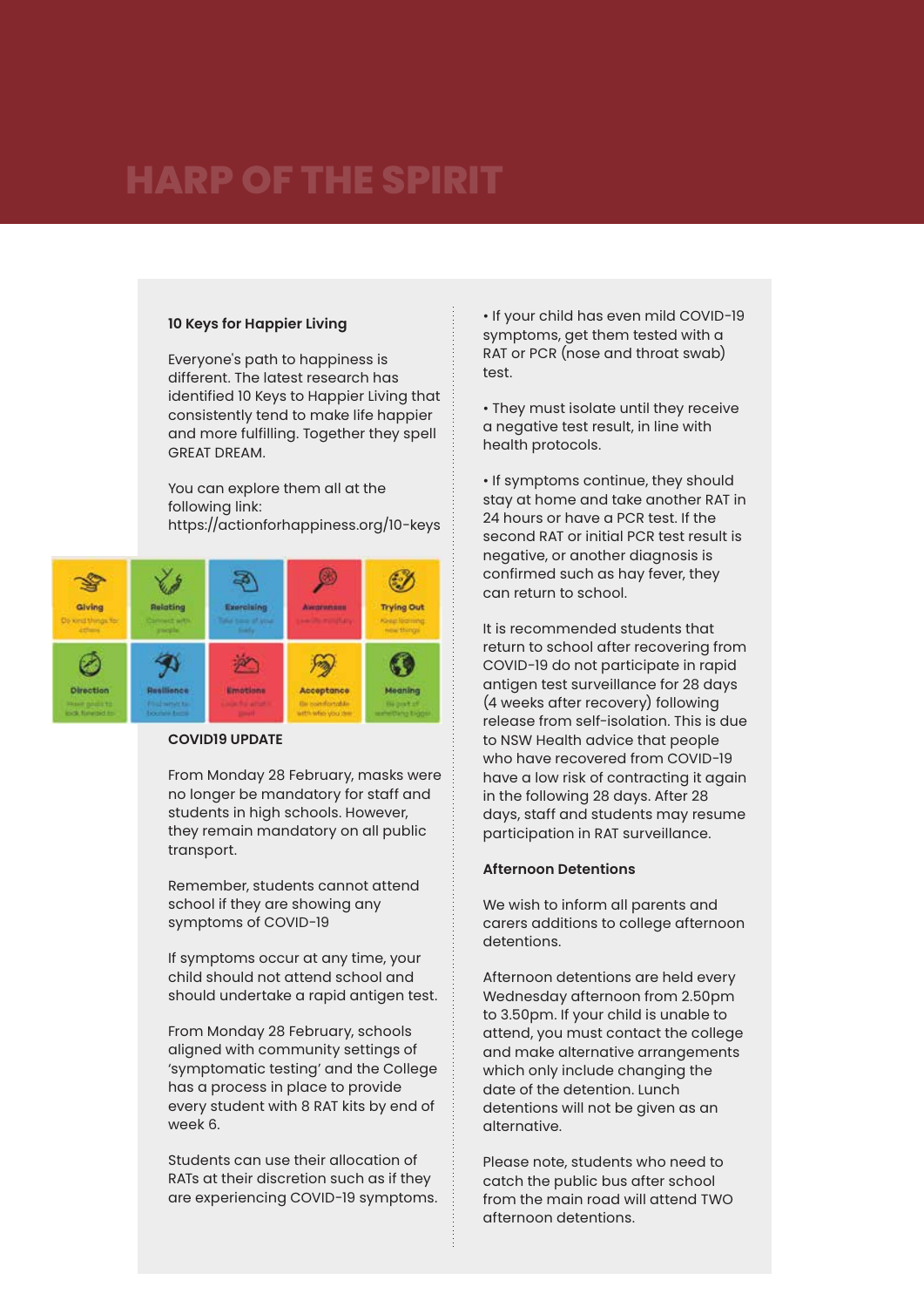The reason being, as the bus comes at 3.50pm, students are permitted to leave detention at 3.30 having only served half a detention. Therefore, two detentions will be given to students who catch the public bus.

If a child does not attend an afternoon detention, and no prior arrangements made, the child will be given a second afternoon detention with a warning of suspension. A second non-attendance will result in a suspension.

## **Mindful March**

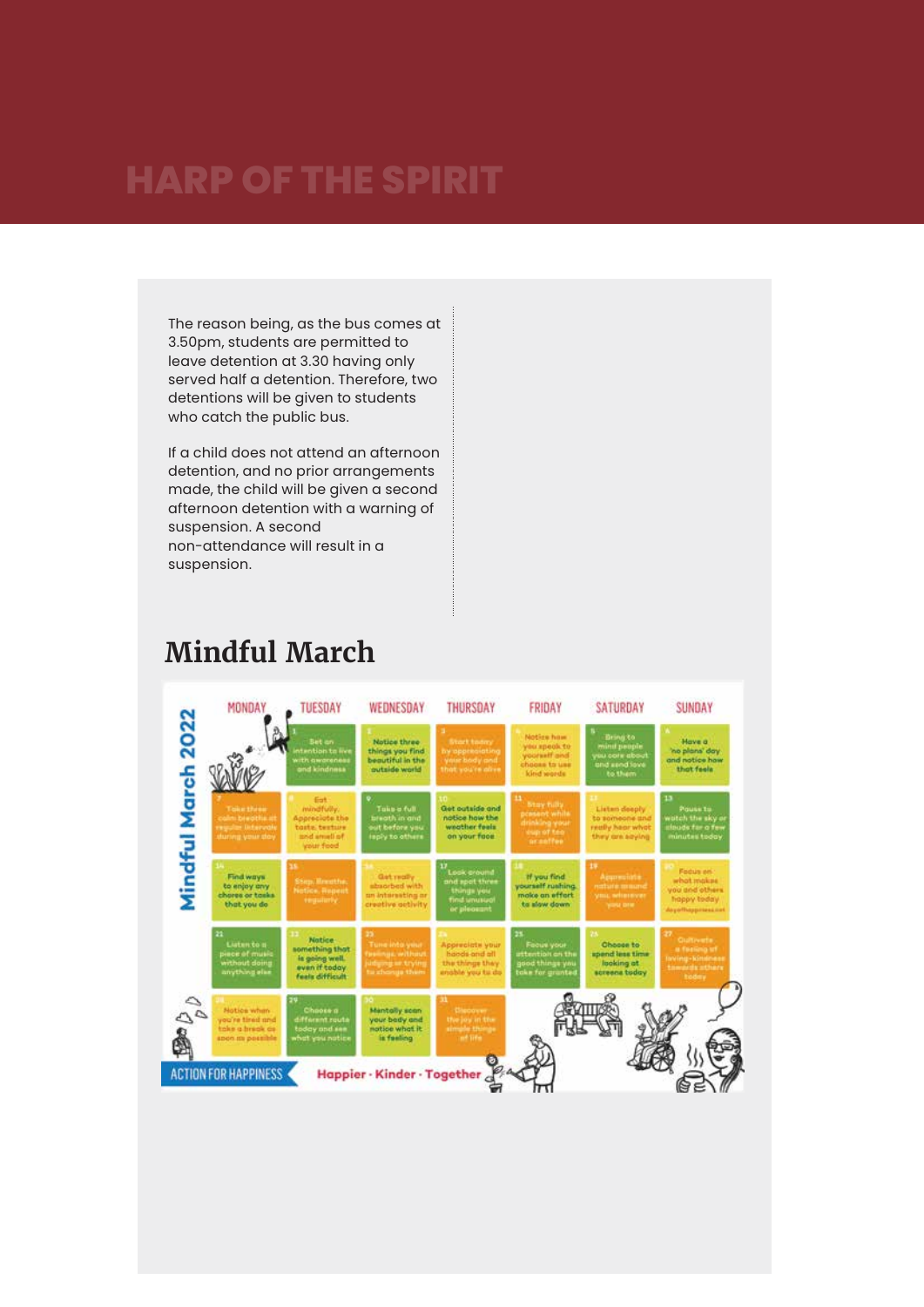### **From the Technology and Applied Studies Department**

Dragana Zivkovic

In the TAS department this year we have taken on a new Corse to ensure the students have a great start to life after leaving us here at ST Narsai. The TAS department is now offering a VET course in construction. This is the first year the construction course will be running at the school and we are super keen to show the school what the students can do. This students will be building their own tool boxes that they will be able to use when they start work and Cubby houses. Below are pictures of how the cubby houses will look. The current class is full of excitement and so is the Department.

![](_page_9_Picture_4.jpeg)

![](_page_9_Picture_5.jpeg)

![](_page_9_Picture_6.jpeg)

### The study of Food Technology provides

 **Food Technology** 

students with a broad knowledge of food properties, processing, preparation, nutritional considerations and consumption patterns. It addresses the importance of hygiene and safe working practices and legislation in relation to the production of food.

Students develop food-specific skills, which can be applied in a range of contexts enabling students to produce quality food products. The course also provides students with contexts through which to explore the richness, pleasure and variety food adds to life and how it contributes to both vocational and general life experiences.

Students in year 9 are learning about Food and its direct impact on health. They are learning about the nutritional requirements over the life cycle. Year 10 students are learning about food product development and the economic impact of the Australian food industry on our economy. They will become entrepreneur in their own development of a food product to launch on the market.

Stage 6 is a study of food production, preservation, packaging and preparation. Students investigate a range of factors that affect diet, nutrition and health and develop an understanding of Australian legislation, marketing practices and innovation in food product development.

Practical experiences are incorporated in the food technology course through experimentation and application of the technologies that influence food development and preparation.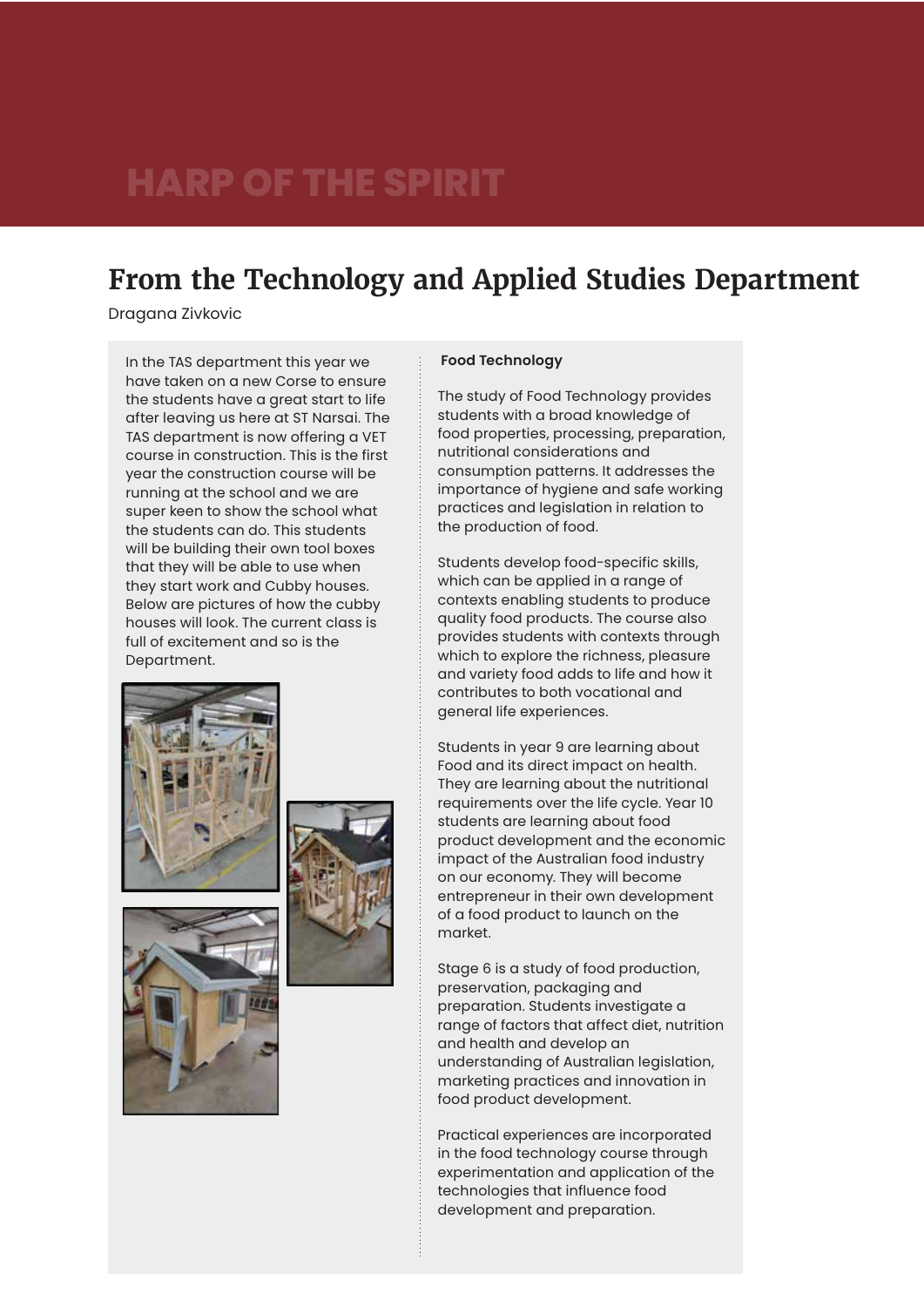Engaging students in the learning process increases their attention, focus, motivation and promotes meaningful and authentic learning experiences. Outdoor education excursions place students at the centre of the learning, increasing opportunities for student engagement and contributing to positive student outcomes. With COVID restrictions easing teachers are planning and organising excursions for our elective students. Please look out for permission notes coming home soon.

![](_page_10_Picture_2.jpeg)

![](_page_10_Picture_3.jpeg)

### **Textile and Design**

During this year textile and design will engage in multiple practical activities to enhance their knowledge and skills. They will be learning about design, the textile industry and properties and performance of textiles.

Year 11 Textiles are working on enhancing their skills and learning about the concept of design within the textile industry. They are working on manufacturing techniques and learning the basic types of stiches and construction techniques as well as developing their skills for decorative techniques and embroidery. Students will complete a resource folder that shows all their skills developed throughout this term before they commence working on designing textile items and garments using the skills, they have developed this term.

Year 12 textiles will be undergoing their major textiles project which is a significant component of their HSC. Students are required to work on designing an item, work on a design folio which includes inspiration collages, illustrations and method of construction as well as create a textile item to submit for HSC marking. Students in year 12 Textiles have already begun this process and have designed incredible ideas for their textile item

Year 9 Textiles are being introduced to the concept of design and pattern making and using it to create their own design of a tote bag.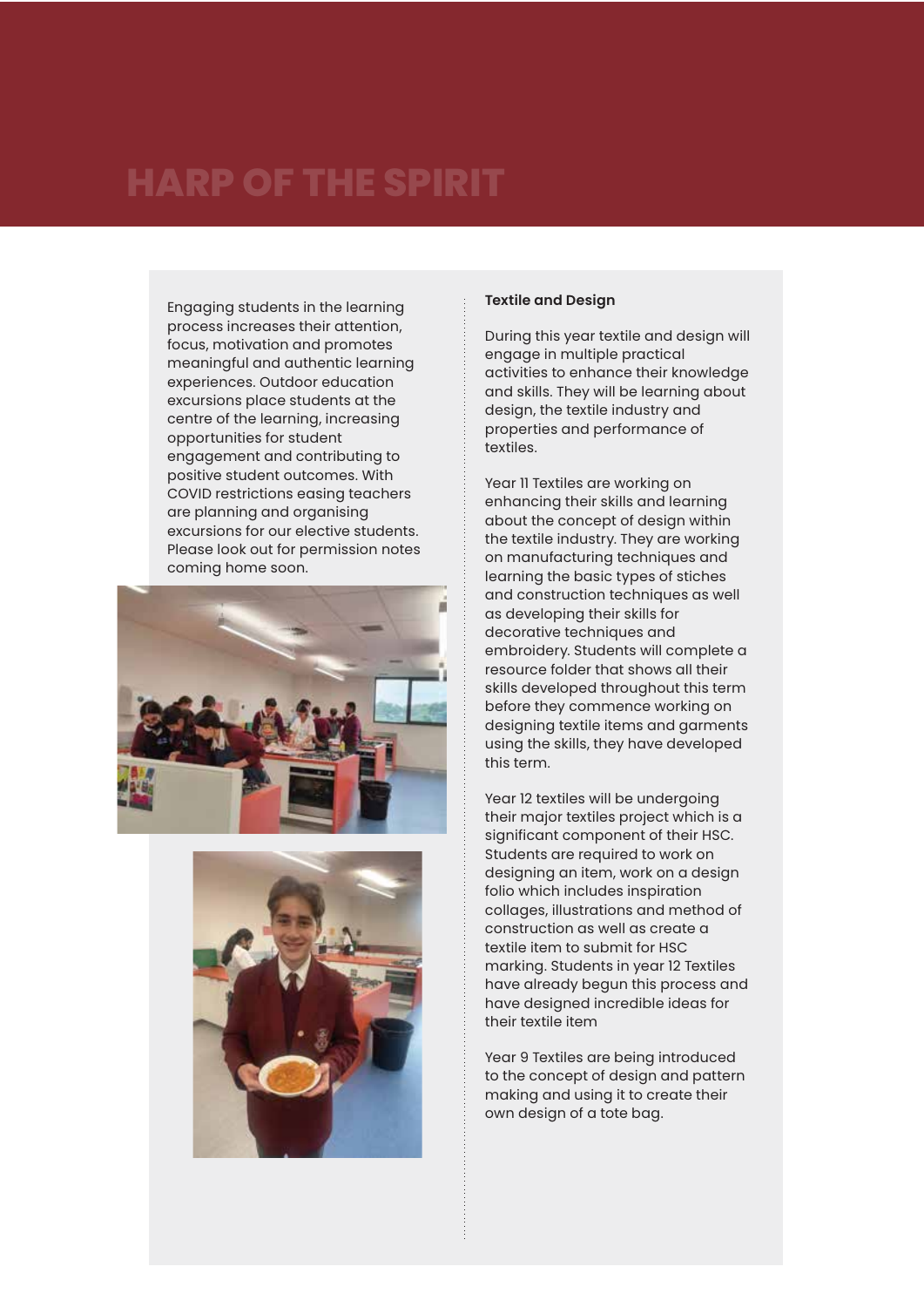### **From the PDHPE Department**

Hayley Virgo

Dear parents/guardians,

We are halfway through Term 1 of 2022, and what a term it has been for **PDHPFI** 

We welcome the Year 7 students, who dove straight into learning about the nature of health and the relationship between health. During theory lessons, they have enjoyed exploring the influences on their behaviours, decisions and actions and its impact on wellbeing. Students have also been honing their gymnastics skills to create a gymnastics floor routine. Year 7 teachers have been impressed with the skill and enthusiasm students have shown in developing the routines.

Year 8 PDHPE has started their year investigating different types of relationships and practicing conflict resolution. They have also been investigating the importance of protecting people's rights in relationships and improving communication skills. During practical lessons, Year 8 have been developing their movement skills in the 'Let's Dance' unit this term. Using elements of dance to compose a dance sequence, students are learning to make decisions and solve problems to compose locomotor and non-locomotor movement.

Year 9 PDHPE have been analysing self-identity and its impact on health and wellbeing. Through challenging norms and stereotypes, students have been able to reflect on their own identity, their personal strengths and areas they can grow through life's challenges.

![](_page_11_Picture_8.jpeg)

Year 10 PDHPE have been analysing what it means to be a teenager and developing an awareness of the importance of mental health. Students have also been researching health services that assist adolescents in need. During practical lessons, students have been developing their ballroom dance skills in performing the Cha Cha.

Senior students have settled into their classes and we congratulate them on their keenness to learn. Senior students are encouraged to utilise the before and after school homework club to enhance their knowledge and understanding.

All students are required to wear a hat during practical lessons, regardless of weather. It is important that we practice sun safety to protect ourselves from the sun. Students also must have purchased a PDHPE textbook and bring to every lesson as it contains all lesson activities required for learning.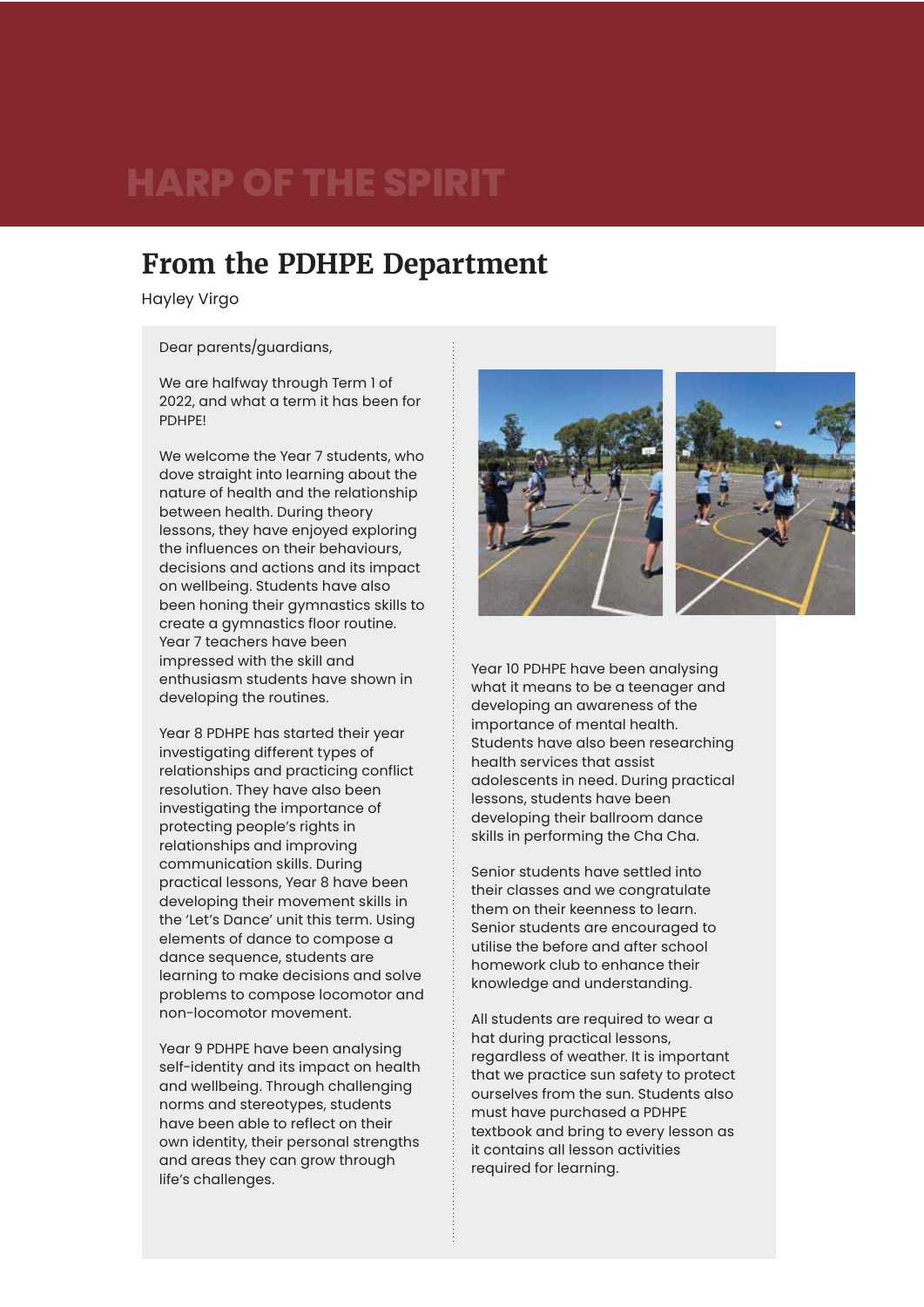#### **Sport news**

February was a busy month for sporting endeavours. Kaitlyn, from Netball NSW, assisted by Miss Yonan and Miss Kando, visited the College to run a training session for our Junior and Senior Netball teams. This was a great opportunity for our students to showcase their skills, and participate in an inspiring, motivating and challenging program.

CSSA Zone swimming was held on the 28th of February where six students participated, receiving excellent results. Joseph Daniel, Dominic Pouranvieh, Natasha Pouranvieh, Michaelangelo Stephan, Seraphina Stephan and Andrew Yegore Gorgi, all swam amazing races and are commended for their efforts. Congratulations to Andrew, Michaelangelo and Dominic who will be representing the school at the State carnival in March and a huge congratulations to Dominic Pouranvieh for receiving Age Champion, finishing first in all his races. Well done!

![](_page_12_Picture_4.jpeg)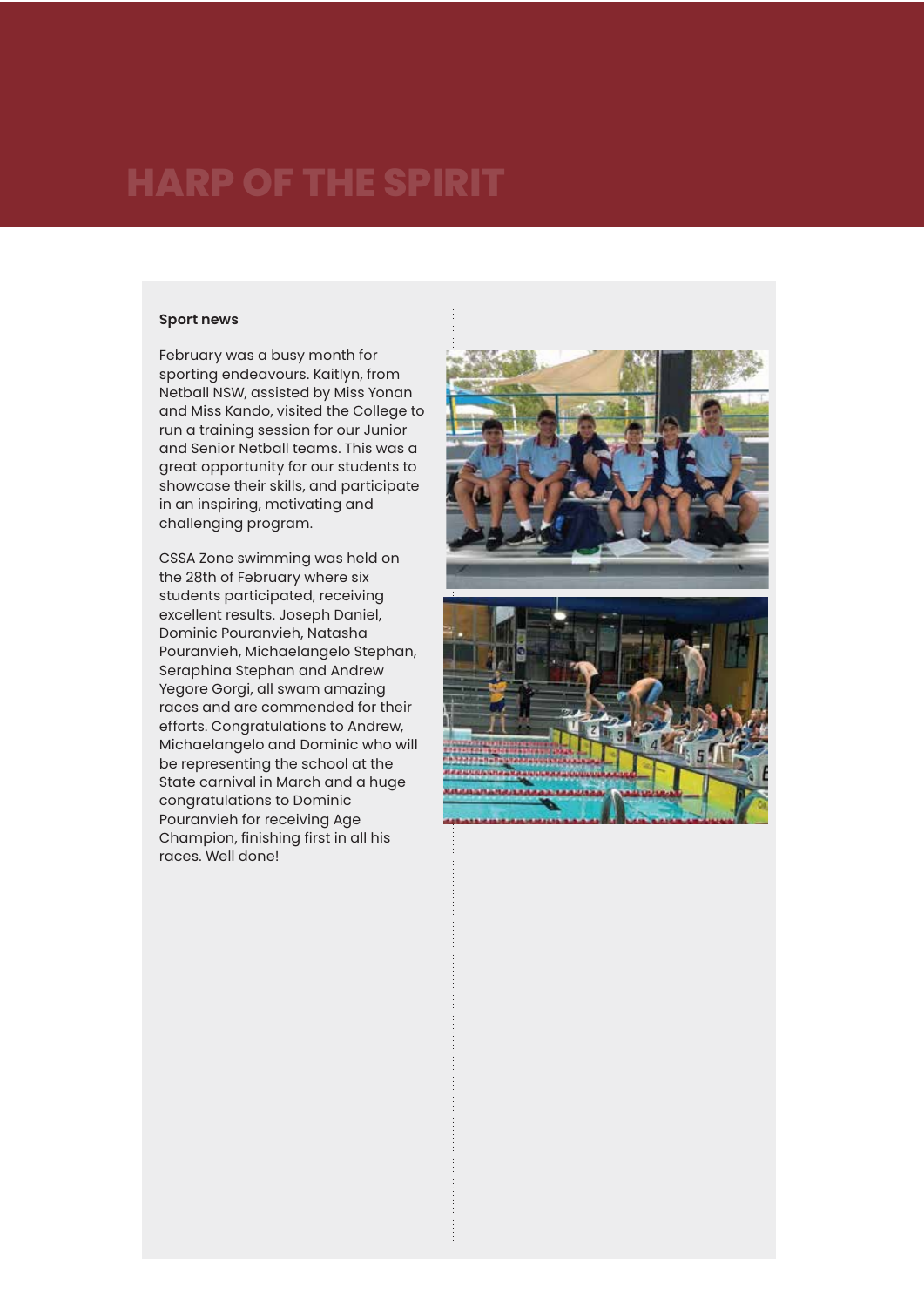### **From the Creative and Performing Arts Department**

Mary Khina

I would like to take the opportunity to welcome back our students to the CAPA classes. In particular, welcome to our Year 7 students to St Narsai as they commence their journey in the CAPA department at St Narsai.

This year, our CAPA department comprises Mr Rossman (Music), Mrs Karim (Visual Arts), Mr Nasello (Music and Visual Arts) and Miss Dankha (Visual Arts). We welcome back Mrs Karim from her maternity leave and also welcome Miss Dankha to the department. We look forward to having Ms Gabriele back when she returns from her leave in Semester two this year.

#### **Music**

It has been great to see the enthusiasm of our new Year 7 students in their music classes.

During term one, Year 7 music students have had the opportunity to develop their composition, aural and performance skills. Through their learning of the concepts of music, Year 7 have had the opportunity to display their understanding of duration and rhythm in music through musical literacy, numeracy and ICT based programs which aim to develop their music writing skills. Students have started to use the school's percussion instruments to perform their written rhythms and show an understanding of their newly learnt composition skills.

Year 7 have also engaged in co-curricular music, within these co-curricular periods, students have engaged with music production software and conveyed their ability to be musically creative.

Year 12 students are in the process of their performance compositions for their final HSC performance. We wish them all the best as they work hard to showcase their performances to the NESA markers in Term 3.

#### **Visual Arts**

It has been busy in the art rooms already this year. We started Art off with a competition of students creating title pages. Congratulations to the winning students. Students won a 36 coloured pencil set and seniors won a \$50 Eckersley's voucher. :-)

Our Year 12 students are busy working on their Body of Works for their HSC. We wish them the best of luck as they continue on their works for the last year of their high school journey.

Our music and art facilities are available for students to use. If your child is interested in using the facilities outside of their class time, please encourage them to discuss with their class teacher.

We are also preparing for a showcase of our CAPA facilities through a range of performances and art exhibitions. We cannot wait to share the spectacular student work with you…more details to come shortly.

![](_page_13_Picture_15.jpeg)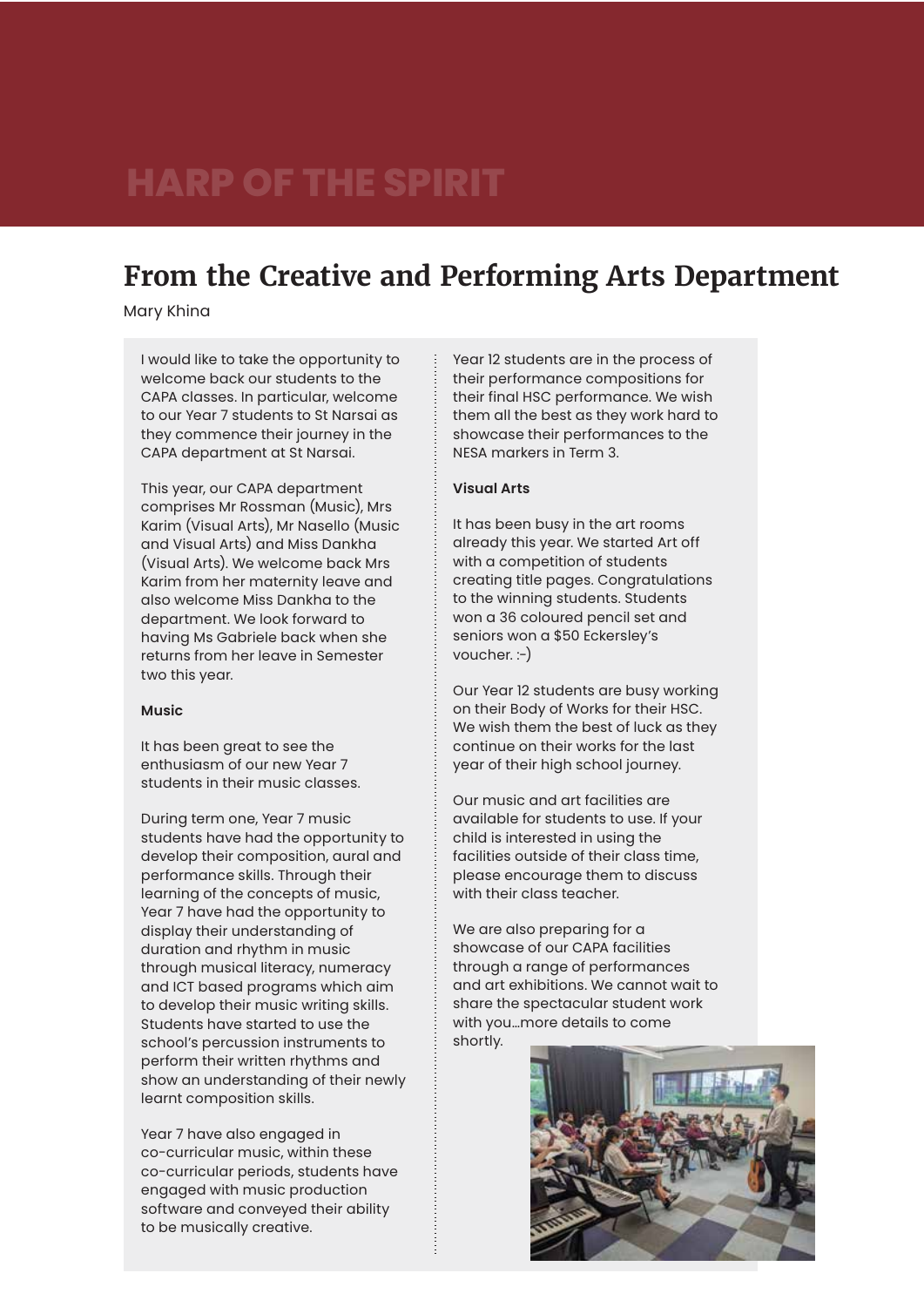### **Swimming Carnival**

The SNAC swimming carnival was held last Friday at the Prairiewood Leisure Centre. Congratulations to all our competitors who were dynamite in the water and displaced high energy fun during the novelty events despite the rainy start to the day.

Congratulations to Seleucia for being crowed the 2022 winning house!

![](_page_14_Picture_4.jpeg)

![](_page_14_Picture_5.jpeg)

![](_page_14_Picture_6.jpeg)

![](_page_14_Picture_7.jpeg)

![](_page_14_Picture_8.jpeg)

![](_page_14_Picture_9.jpeg)